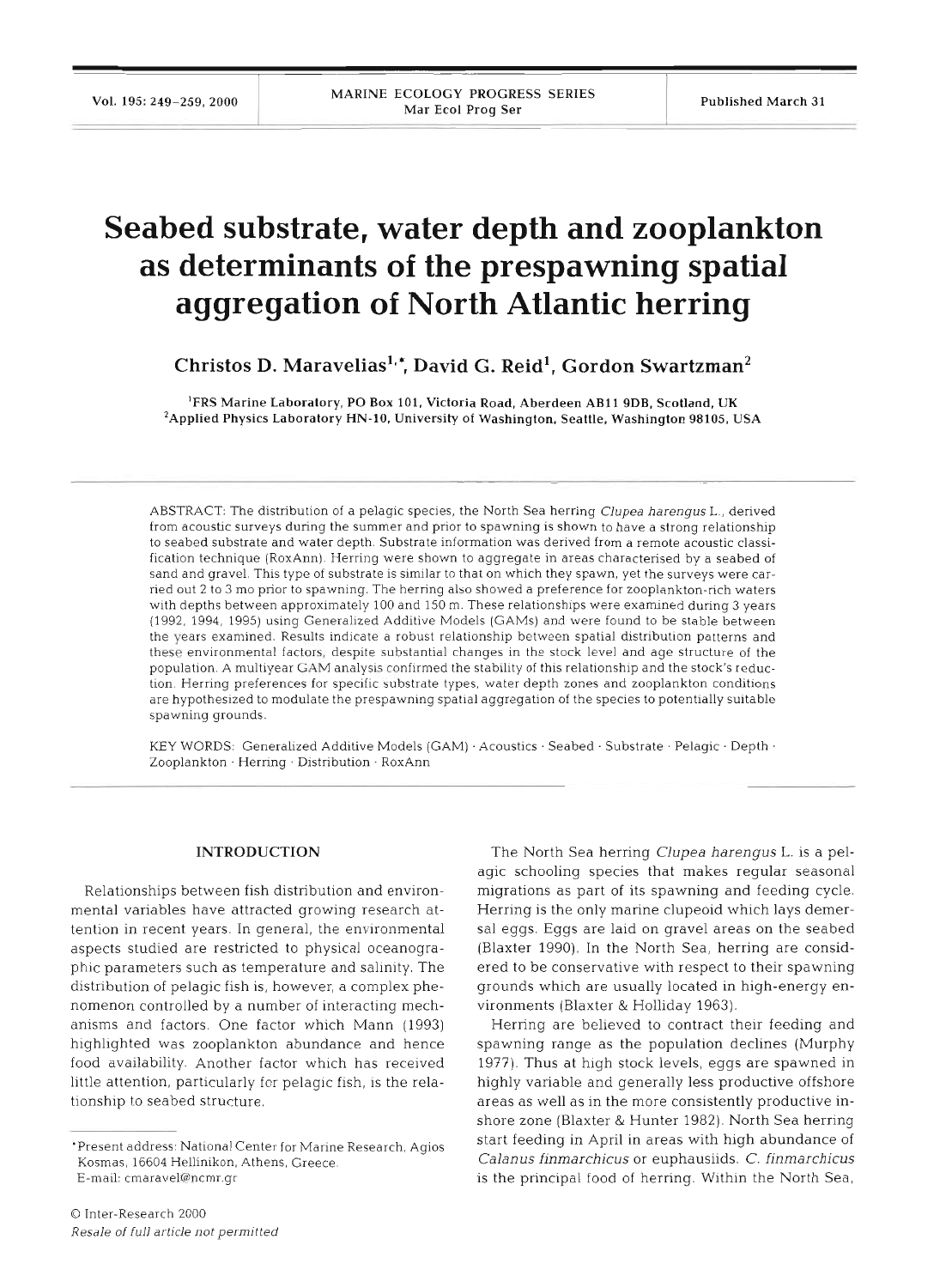pioneer work on herring-plankton relationships was done by Hardy (1936), who showed a negative relation between herring and dense phytoplankton blooms and a positive relation between herring and their food organisms, particularly C. **finmarchicus.** Cushing (1955) studied in depth the herring-zooplankton relationship by examining the population dynamics of a patch of C. **finmarchicus,** relating it to the primary production cycle and the aggregation and disengagement of herring from the patch. Herring feeding continues until July, when the fish stop feeding and start aggregating in pre-spawning schools. These schools gradually move in the direction of the various spawning grounds near the Shetland/Orkney Islands (Fig. 1).

There is considerable evidence that herring distribution is related to zooplankton distribution. Bainbridge & Forsyth (1972) related the 1960s northern displacement of herring spawning grounds to large scale changes in composition and abundance of the zooplankton in northwestern North Sea. Corten (1988) proposed that the observed southerly shift in herring spawning grounds from Orkney-Shetland to the Buchan area in the 1980s was a reversal of the trend that



Fig. 1 Herring spawning grounds (redrawn from Corten 1990) and seabed sediment derived from the United Kingdom Digital Marine Atlas (UKDMAP) **database** 

was observed in the 1960s. By the late 1980s the herring again showed a more northerly distribution pattern of spawning. The distribution of herring catches in June/July during the late years of the 1980s was concentrated in the region of the Slope Current (Corten & van de Kamp 1992). Corten & van de Kamp speculated that changes in the Slope Current might have been responsible for the changes in the summer distribution of adult herring in the 1980s in the northern North Sea. Haegele & Schweigert (1985) had proposed that herring migrate from offshore feeding grounds to near shore holding areas close to spawning grounds, one to several months in advance of spawning and then disperse to the ultimate spawning location a few days to a few weeks prior to spawning.

North Sea herring stock had undergone significant fluctuations in the early 1990s. During the period that the present study examined, 1992 to 1995, the stock underwent a number of changes in response to a combination of variation in recruitment and heavy fishing pressure (ICES 1997). Recruitment had failed tp maintain the high levels of the mid to late 1980s although there was no recruitment failure. Fishing pressure

> increased dramatically from 1992 for 4 yr, vith fishing mortalities up to 0.8. As a result, the stock reached a low point in 1997 but is now recovering. Under this declining stock situation, herring have been reported to exhibit changes in their prespawning behaviour (Murphy 1977). In the present paper, we examined the hypothesis that Atlantic herring in the northern North Sea, in July (i.e., 2 to **3** mo prior to their spawning) are likely to be associated with suitable potential spawning grounds, despite substantial changes in the stock level and age structure of the population. The objective was to establish quantitative relationships between the spatial distribution of prespawning herring abundance and biotic and environmental factors over a wide geographical area, the northern North Sea, using acoustic backscatter data for information about fish abundance, seabed substrate and bottom depth. Fisheries acoustics datasets allow a mesoscale view of the spatial structure of the population to be obtained. The simultaneous collection of a wide range of ancillary variables, biotic (e.g., zooplankton) and abiotic (e.g., depth, seabed substrate), during the acoustic surveys enables an understanding of the relationship between population distribution and the ocean environment.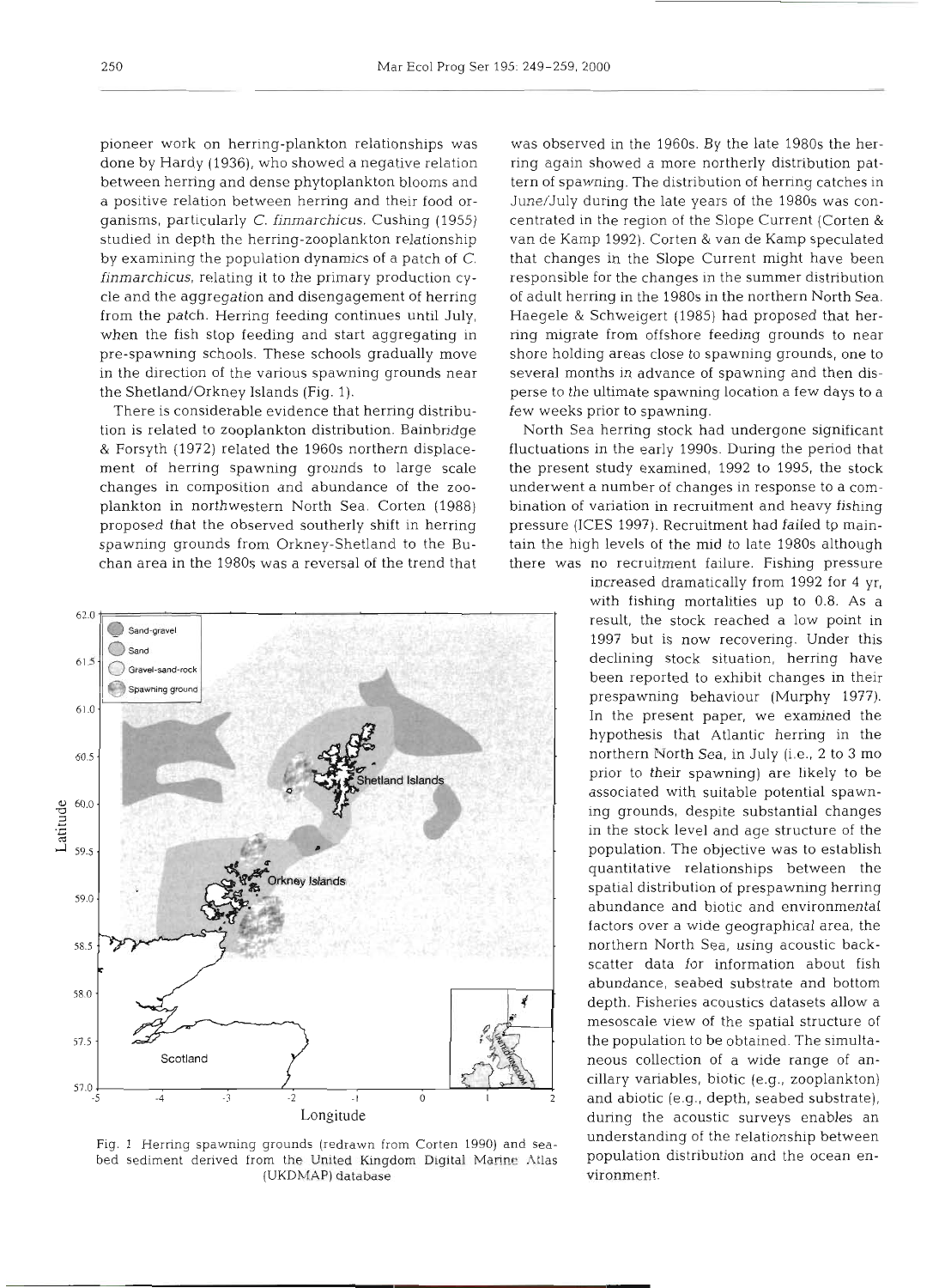### MATERIALS AND METHODS

Data collection. *Fish abundance and water depth data:* Herring data were collected during the ICES cooperative acoustic surveys in the northern North Sea (Orkney/Shetland area), ICES div. IVa (1992, 1994, 1995). The procedures for herring acoustic data acquisition have been described in detail in MacLennan & Simmonds (1992) and Anon (1994). Water depth was collected routinely as part of the acoustic data during these surveys.

*Zooplankton data:* Zooplankton samples were taken at trawl stations and opportunistically throughout the 1995 survey. Vertical samples were taken using a standard plankton net (250 µm mesh size, 1 m diameter) from the upper 60 m of the water column. Samples were fixed and preserved in an excess borax-buffered <sup>4</sup>% formaldehyde solution. Back in the laboratory the samples were sorted. Species were identified, counted and converted to dry weights. Numerical densities of species (including copepods) were converted to dry weight using a standard set of stage length and dry weight data (Hay 1995). These were then converted to dry weight biomass  $m^{-3}$  (mg  $m^{-3}$ ) for the top 60 m of the water column. For purposes of the present study only the small crustacean category was used. This category was dominated (99%) by calanoid copepods (mainly Calanus finmarchicus) at various stages of development. C, finmarchicus is the main prey of herring (Parrish & Saville 1965) and comprises more than 70% of the zooplankton in the northern North Sea during June-July (Fransz et al. 1991).

*Seabed substrate data:* Seabed substrate data were collected using the RoxAnn system for the surveys in 1992, 1994 and 1995. RoxAnn provides 2 descriptors of the substrate: El representing bottom roughness and E2 representing bottom hardness. In general, the resolution of the system in any one situation is restricted to around 6 substrate types. During the surveys the Rox-Ann system was set to gather data at 15 s intervals. Data were displayed and stored on an Apple Mac running MacSea G.I.S. software. More specific details of the theoretical basis of RoxAnn are given in Chivers et al. (1990); a field evaluation of RoxAnn is presented in Schlagintweit (1993).

Exploratory data analysis (EDA). Herring abundance (integrated echo intensity) and water-depth data were available at 15 min intervals (every 2.5 n miles) for all the surveys. Zooplankton biomass was available only at plankton point stations. The local regression model, LOESS, was used first to model zooplankton biomass as a function of latitude and longitude and then, in a predictive mode, to interpolate onto each abundance data location. RoxAnn data were screened for invalid data prior to further processing;

then, to allow direct correspondence to the herring acoustic data, mean El and E2 values were calculated for each 15 min interval.

Data analysis. Generalized Additive Models (GAMs; Hastie & Tibshirani 1990, Swartzn~an et al. 1992) were used to model trends in herring abundance distribution (for 1992, 1994, 1995) as functions of seabed substrate, bottom depth and zooplankton biomass, with the main aim being to draw inferences on the mechanisms that give rise to the distribution of herring. To begin with, we applied GAMs to each year's dataset separately. Then, since the coverage of the **3** surveys was the same, it was possible to combine the **3** years' data in one analysis and test for a temporal (i.e., year) effect on herring abundance. In the present study, the available covariates that were examined were:  $RoxAnn E1$ seabed roughness, RoxAnn E2-seabed hardness, water depth, zooplankton biomass (1995 only).

All available variables and their first-order interactions were initially included in the model. Seabed substrate roughness and hardness were found to be correlated; however their relationship changes over space, and therefore they cannot be seen as surrogates. Because of this and because there was no a *priori* information for which of the 2 was more important for herring, it was decided to include both covariates in the model. For both approaches, an identity link function and a gaussian error distribution was found to be adequate for the data modelled here. The scatterplot smoother used here to estimate the functions in GAMs was a cubic spline smoother, s (Hamming 1973). A detailed description of the GAM methodology, as it was applied in the present study, is given in Swartzman et al. (1992) and in Maravelias (1997), and we refer the reader to these studies for more information.

#### RESULTS

Contour plots of the seabed roughness, hardness, bottom depth and herring density for the years 1992, 1994 and 1995 are given in Figs. 2 to 4 respectively. The effect of each of the explanatory variables included in the GAMs can be best understood by examining the fitted contribution of each variable to total herring abundance plotted against the value of the variable. The 95% confidence intervals are also plotted around the best fitting smooths for the main effects. Interaction effects are shown as perspective plots without error bounds. The y-axis reflects the relative importance of each covariate of the model; for the interaction effects this is presented on the z-axis. Finally, the x-axis for the single covariate effect plots includes a so-called 'rug', which shows the density of points for each covariate included in the model.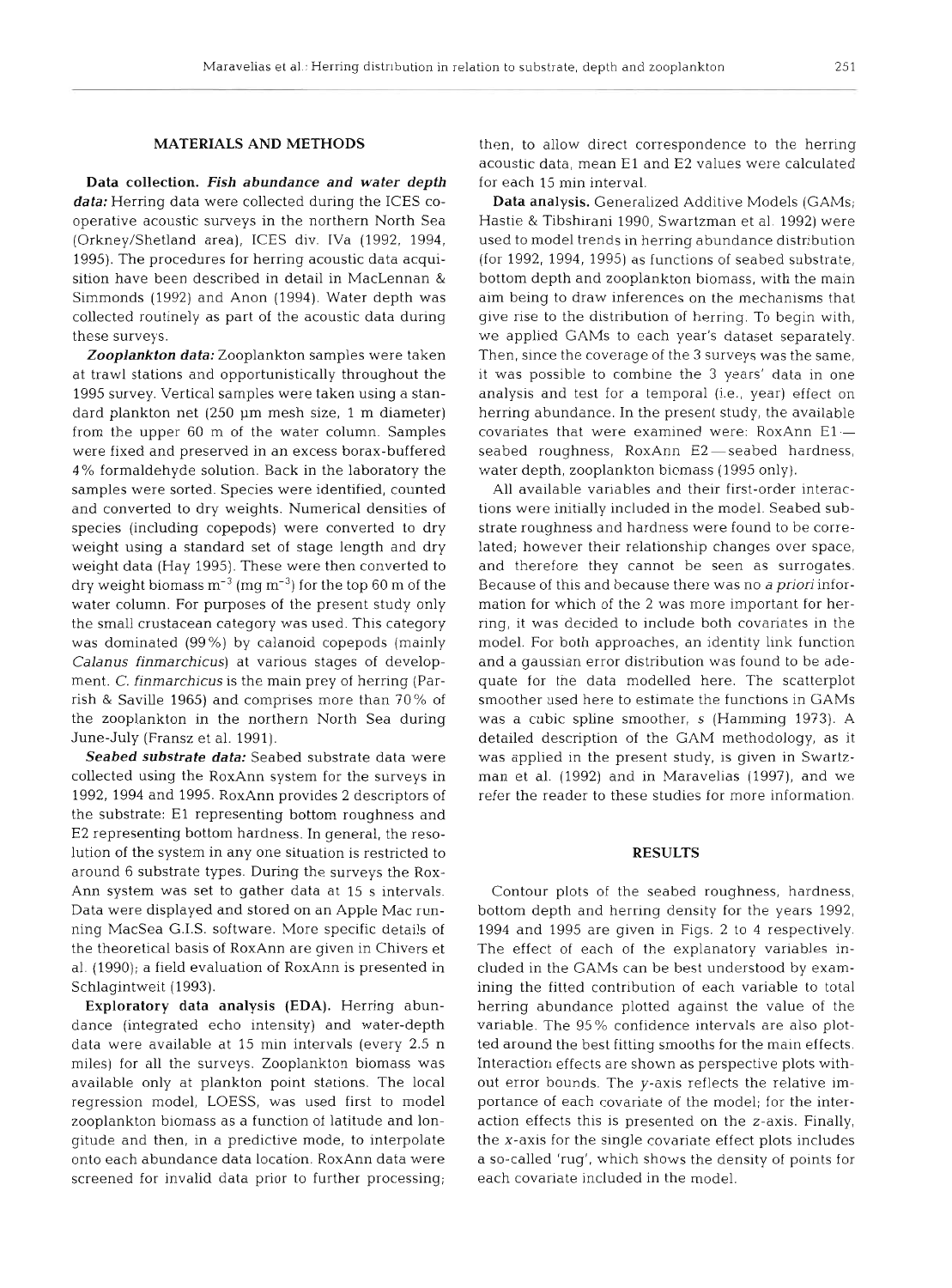nificant main effects and interactions on herring abun- effect that this variable has, given that the other varidance are presented in Figs. *5* & 6 for the first analy- ables are included in the model. In Table 1 the signifitical approach, i.e., all data included. It needs to be cance values (p-levels) of GAM covariates for all years emphasized that the effect of each variable shown in are given.

The results of the best fitting GAM smooths for sig- the above figures is the conditional effect, that is, the



Fig. 2. Contour plots of seabed roughness (El), seabed hardness (E2), **water** depth and observed herring data for 1992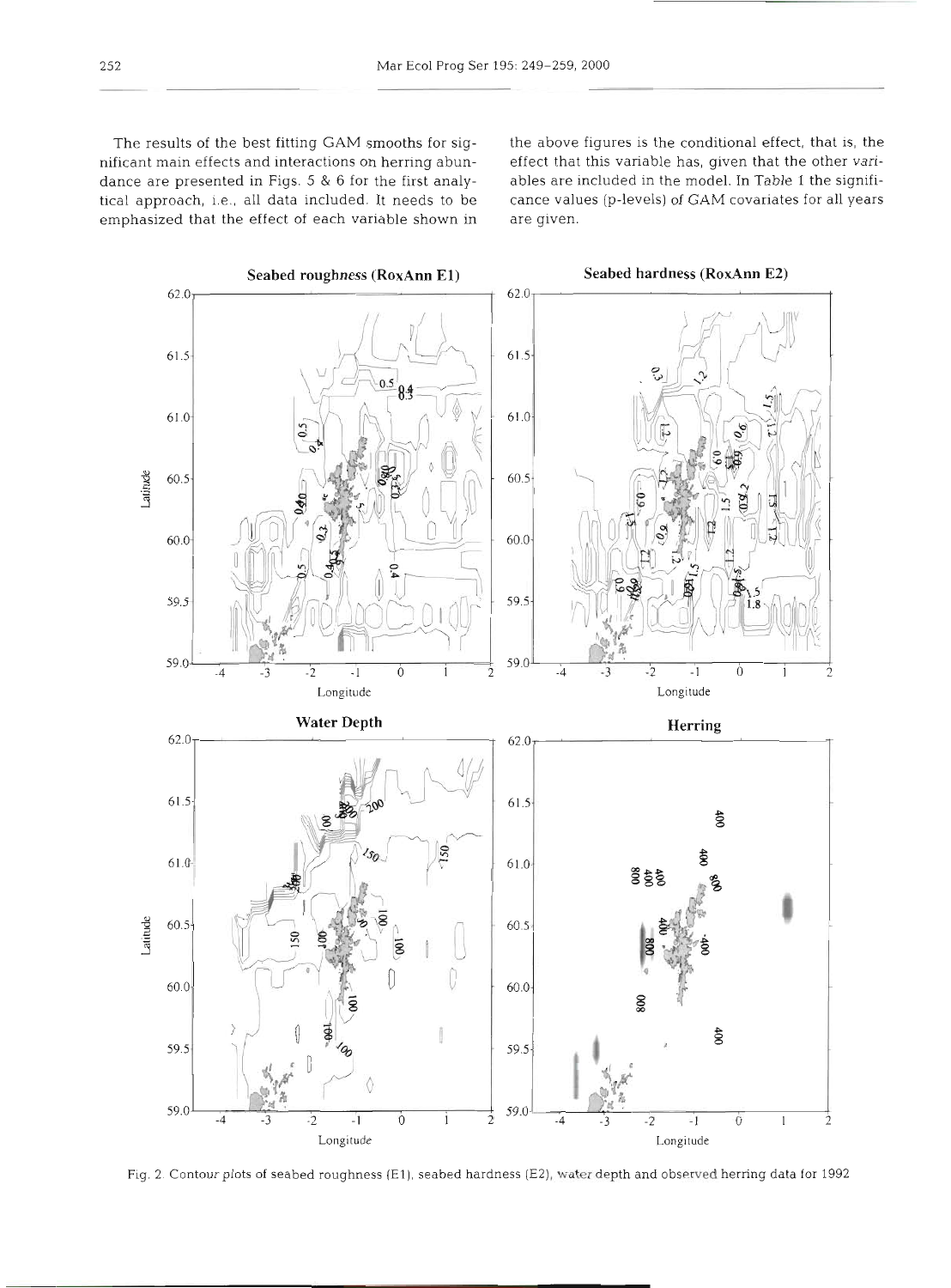#### **Full** raw data modelling

First, all the data were examined without any distinction. The total herring abundance through the water column was regressed against seabed roughness, seabed hardness, bottom depth and zooplankton biomass. Herring abundance for 1995 was also simultaneously regressed against the interaction of zooplankton with bottom depth.

Results from the GAMs applied in all years were similar. The explanatory covariates were significant in all years (Table 1). The main effects of the common ex-



Fig. **3.** Contour plots of seabed roughness (El), seabed hardness (E2), water depth and observed herring data for 1994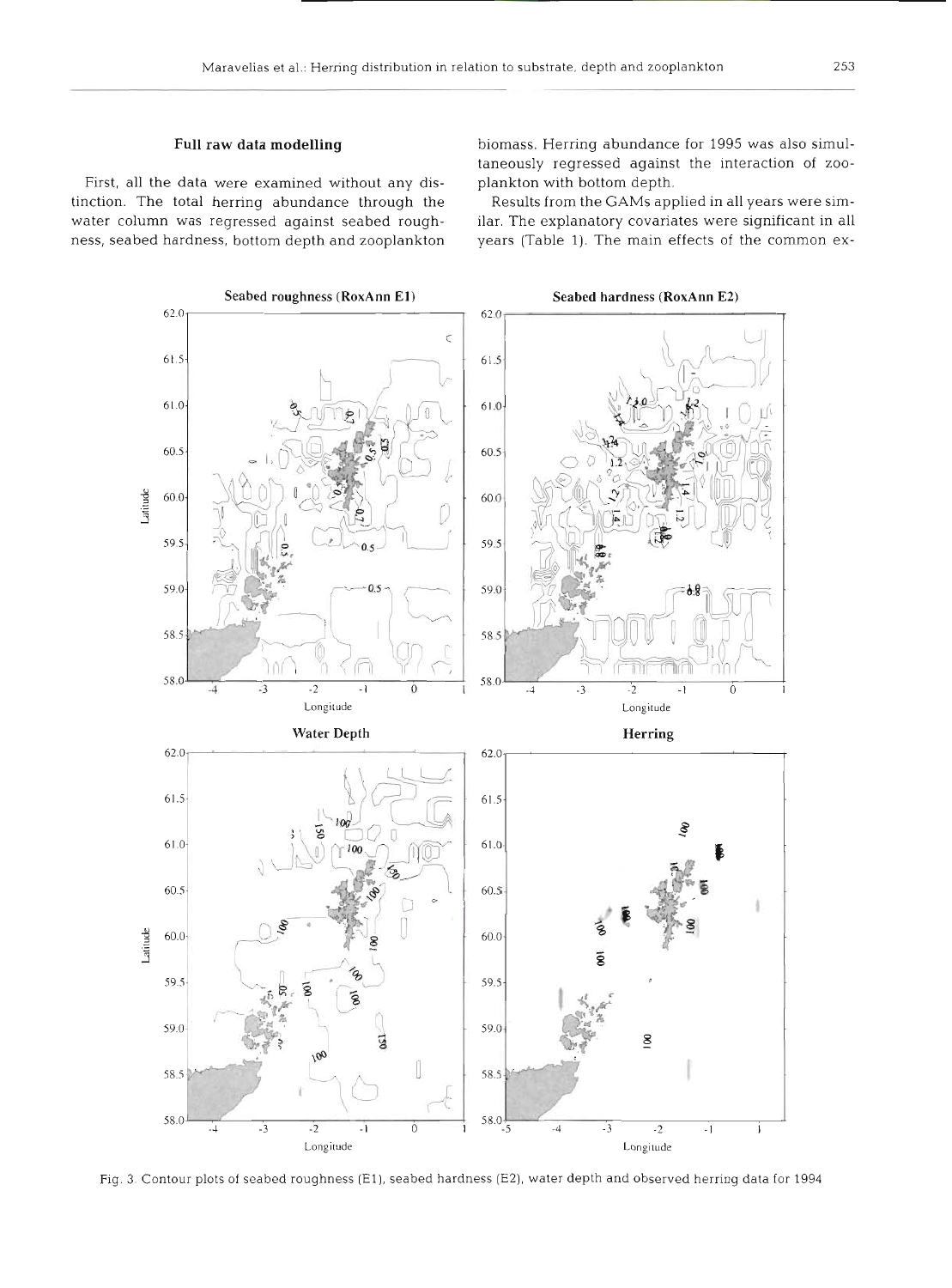1994/95. For 1995 the zooplankton biomass and its in- showed little interannual change. Interactive effects in

planatory variables were more significant for 1992 than effects of seabed roughness, hardness and depth The best fitting smooths of the covariates on herring smooths of the explanatory covariates revealed similar abundances can be seen in Figs. 5 & 6. The main patterns for the same ranges of values between years,

teraction with bottom depth were highly significant. all **3** years were non-significant, The best fitting



Fig. **4.** Contour plots of seabed roughness (El), seabed hardness (E2) and water depth for 1995. The zooplankton biomass is given with a proportional representation of the herring data (bottom right). Radius of circles is proportional to herring EAI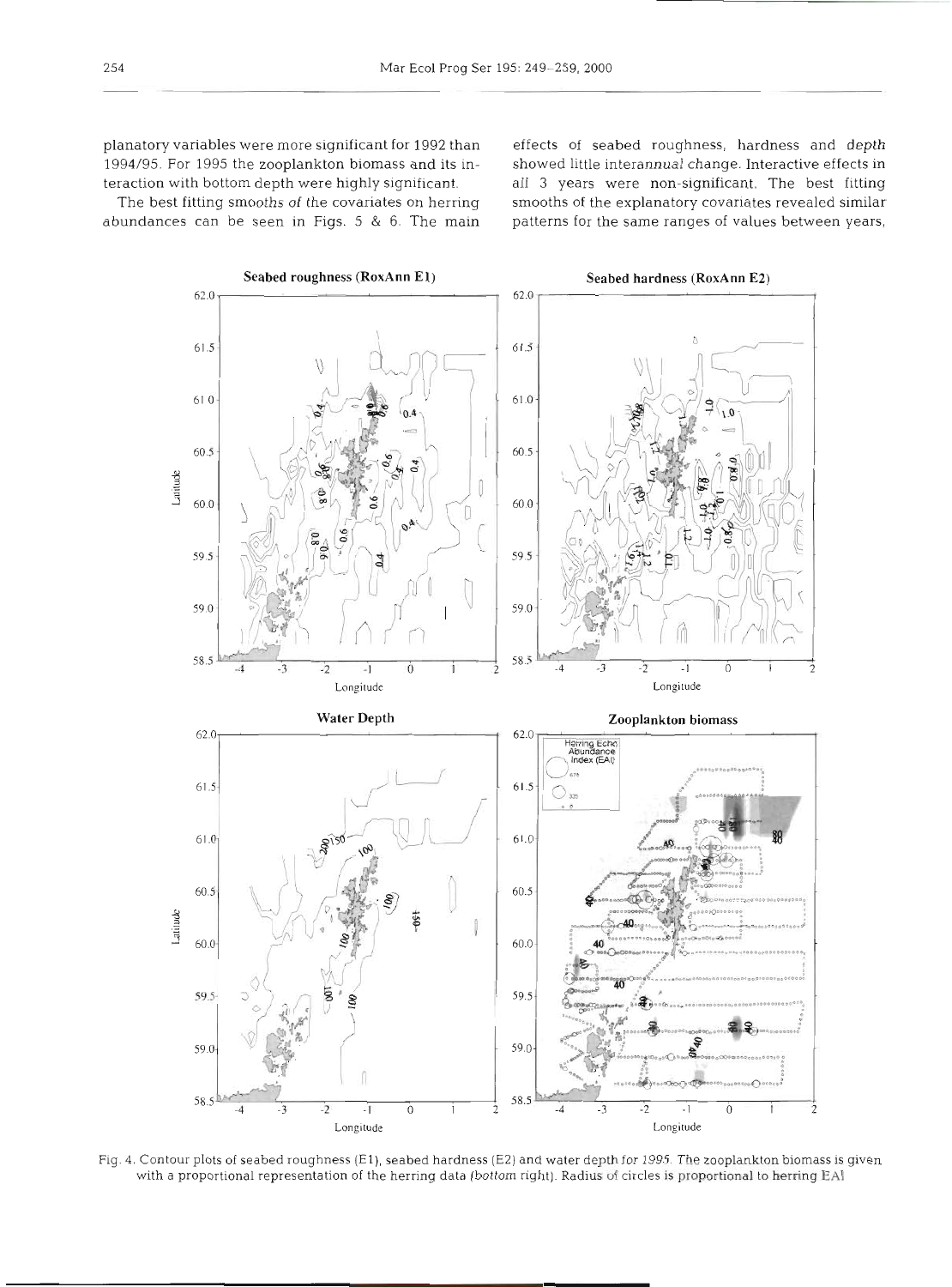thus suggesting that the relationship of herring with Table 1. Significance values (p-levels) for all **CAM** covariates

Fish abundances were greatest for seabed roughness values around 0.6 Volts (V) in all years. Average herring abundance increased with increasing seabed hardness values and exhibited its maximum effect for hardness values around 0.9 V. Based on the Marine Laboratory's grab sampling database and ground truthing, hardness values lower than 0.6 V were known to represent soft sediment types i.e., mud and silt; hardness values (E2) higher than  $0.6$  V and lower

1992 Full data

these variables was rather constant and characteristic. and their interactions. Level of significance was set to 0.05.<br>Eich abundances were greatest for seabed rough. Not available covariates for 1992 and 1994 are denoted

| Covariate                       | 1992  | 1994  | 1995  |
|---------------------------------|-------|-------|-------|
| Seabed roughness                | 0.001 | 0.03  | 0.003 |
| Seabed hardness                 | 0.001 | 0.001 | 0.001 |
| Bottom depth                    | 0.002 | 0.003 | 0.002 |
| Zooplankton biomass             | na    | na    | 0.001 |
| Bottom depth -                  | na    | na    | 0.001 |
| zooplankton biomass interaction |       |       |       |

## 1994 Full data



Fig. 5. Results of GAM regression for 1992 (left) and 1994 (right) herring abundance as a function of seabed roughness (RoxAnn El), seabed hardness (RoxAnn E2) and water depth. Dashed lines: 1 SE boundary around the covariate effects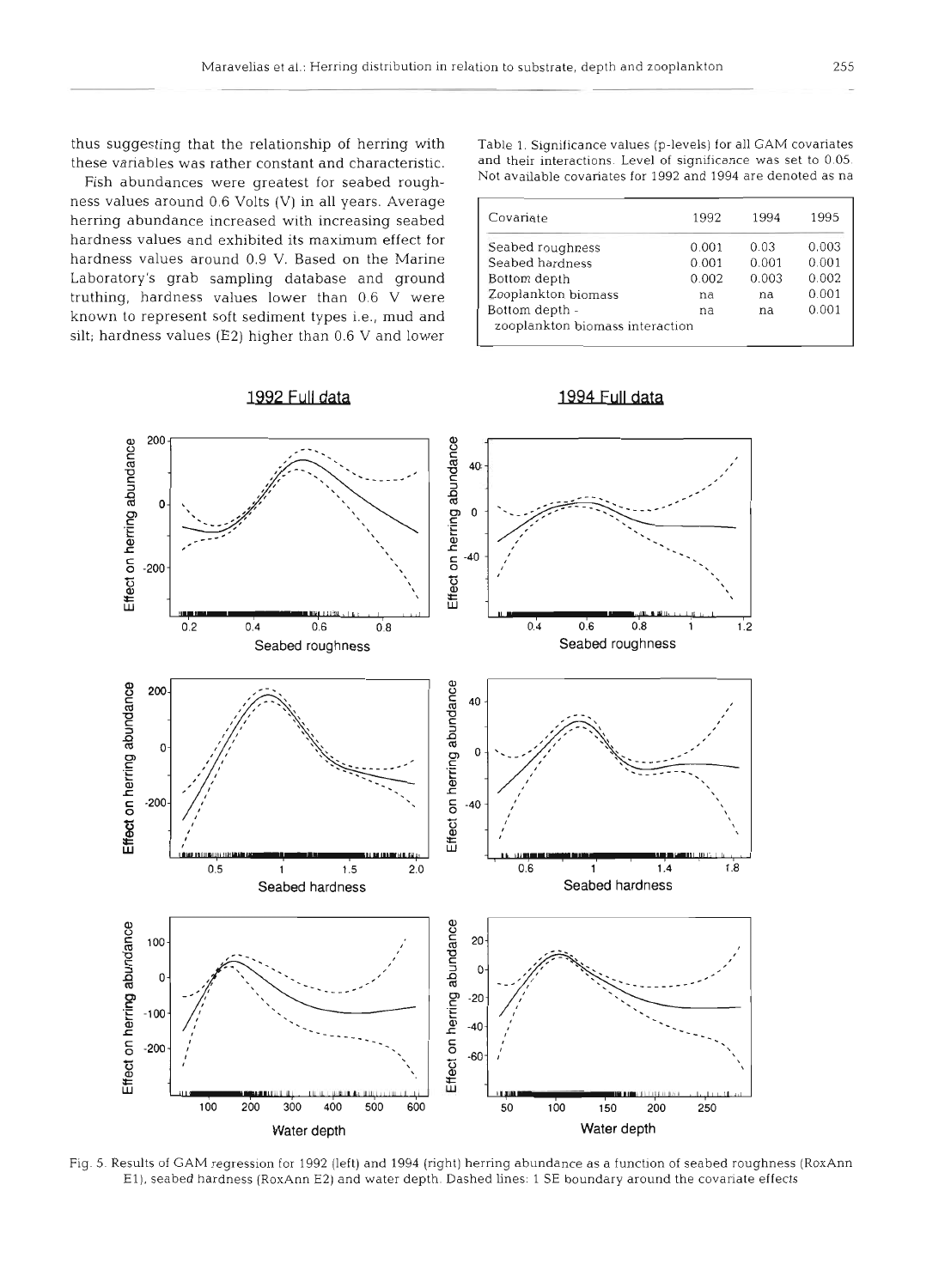than 1.2 V were characteristic of sand and gravel seabed grounds; E2 values greater than 1.2 V and smaller than 1.5 V represented stone covered seabeds, whereas E2 values greater than 1.5 V reflected rocky seabed substrate. Average herring abundance was high for bottom depths 110-250 m in 1992, 75-140 m in 1994 and 90-170 m in 1995. In deeper waters average herring abundance was lower.

For 1995, there was an increase in average herring abundance with increasing zooplankton biomass.

**Water depth** 

More precisely, high herring abundances were associated with zooplankton biomass values greater than 40 mg m-3. The higher the zooplankton biomass, the higher the herring abundance, up to a zooplankton biomass value of 110 mg  $m^{-3}$ , beyond which herring abundance decreased.

In 1995 there was a highly significant interaction of bottom depth with zooplankton. Areas with low zooplankton biomass regardless of bottom depth were associated with low herring abundances. Average her-



1995 Full data

lines: **1 SE** boundary around the covariate effects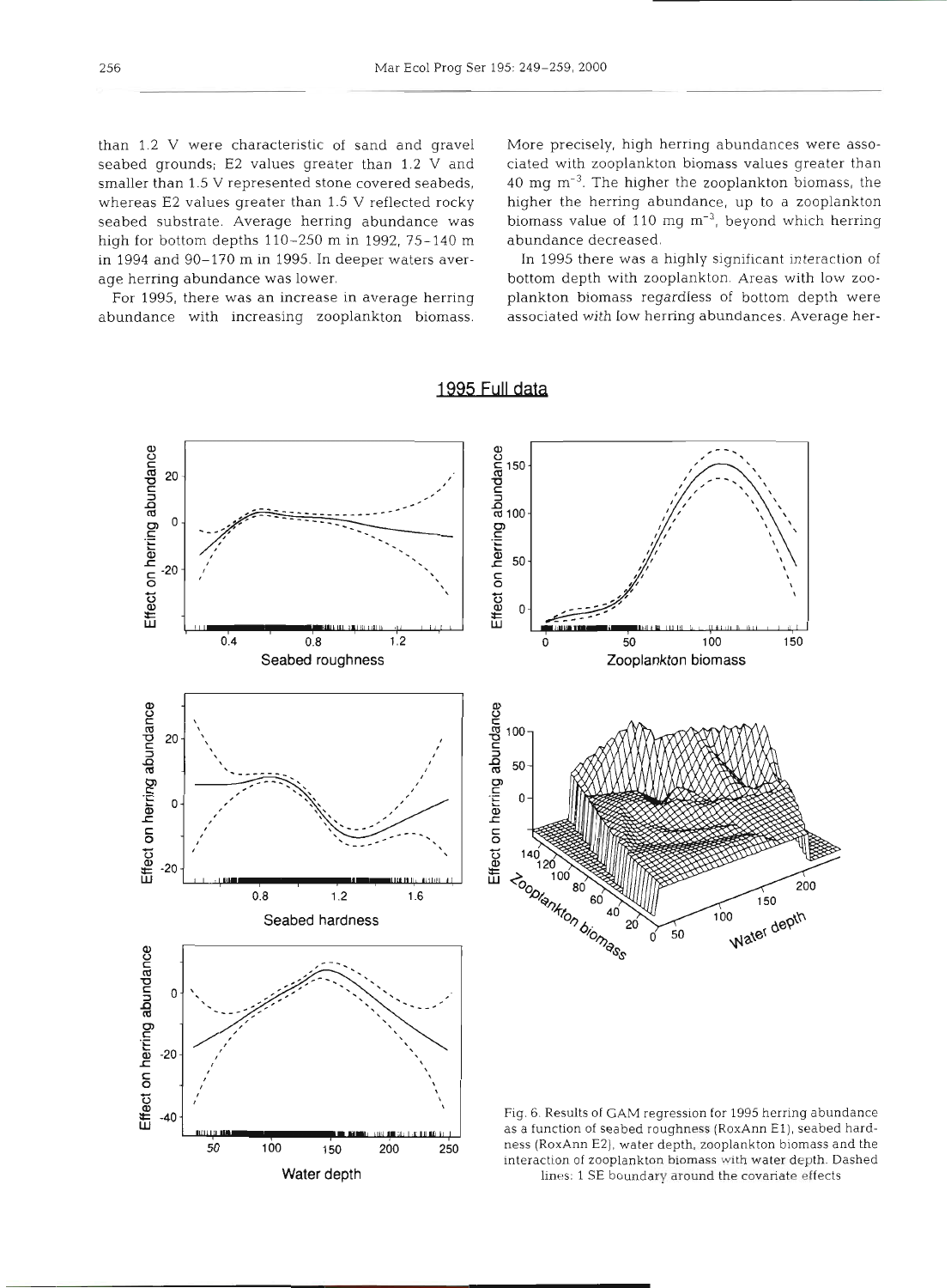ring abundance was the highest at areas with zooplankton rich waters of 140 m depth. At bottom depths greater than 150 m herring abundance increased with increasing zooplankton biomass up to 120 mg  $m^{-3}$ (approximately). Furthermore, the effect of the zooplankton biomass on herring abundance was greater in shallower waters  $\left( < 140 \text{ m} \right)$ .

#### Temporal effects

In Fig. 7 results of the GAM with a year-effect are given. By including a year-effect we were able to combine all years into the same analysis and hence to compare the GAM results of individual years with this combined analysis. All covanates included in the model were found to be highly significant. For the entire **3** yr period examined, the herring abundance was, on average, greatest in shallow (70 to 150 m) areas with seabed substrate gravel and/or sand. A direct comparison of the yearly GAM smooths with the multiyear GAM smooths revealed that the spatial distribution of herring is subject to the same environmental influences each year. Moreover, the multiyear GAM analysis also indicated a significant year-effect on herring abundance. Although 1993 data were lacking, an apparent decrease on herring abundance was observed. Herring abundance was high in 1992 but gradually decreased through 1994 and 1995.

#### **DISCUSSION**

Pre-spawning herring in the northern North Sea exhibited a consistent multiyear relationship with seabed substrate and bathymetry. The sediment type, bottom depth and the prey abundance appeared to be key determinants of distribution during 1992, 1994 and 1995. Explanatory factors with the strongest associations were: seabed hardness (E2), bottom depth and zooplankton biomass. Seabed roughness (El) and the interaction of bottom depth with zooplankton biomass (1995 only) were also found to be significant. Based on the results of the current analysis, and on the El and E2 preferenda found, it can be concluded that herring showed a distinct preference for a gravel/sand type of seabed.

The present findings confirm the conclusions of Blaxter (1990), Haegele & Schweigert (1985) and Parrish & Saville (1965), showing herring preference for spawning on high energy gravel substrates (i.e., gravel seabeds in areas of high water movement, e.g., tidal currents). Additionally, Haegele & Schweigert (1985) suggested that the fish would aggregate near their spawning grounds for some time prior to spawning.



Fig. 7. Multiyear GAM regression plots of the best fitting smooths for the entire sampling period 1992-95 as a function of seabed roughness (RoxAnn El), seabed hardness (RoxAnn E2) and water depth. Dashed lines: 1 SE boundary around the covariate effects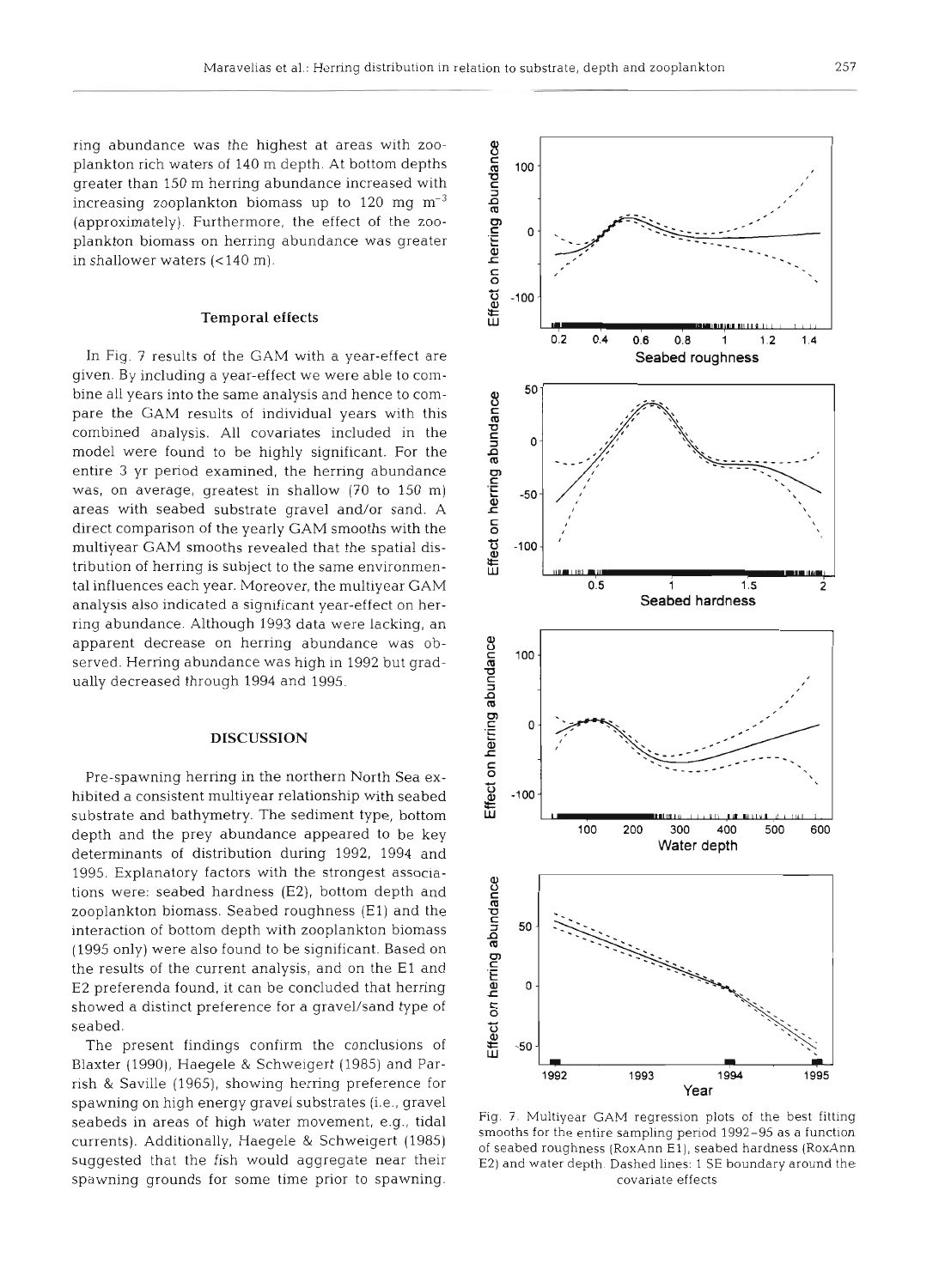Acoustic surveys in this part of the North Sea show relatively consistent distributions in recent years (Bailey et al. 1998). In general, the distributions show the fish to be in the area where spawning is expected to take place (Corten 1988, 1990). This would suggest that, while these herring are a migratory stock, they are probably not actively migrating at this time. This stability is also confirmed by commercial catch data (Corten & van de Kamp 1992). From the present observations of preference for gravel substrates it seems likely that by July the herring have largely completed their pre-spawning migration and are beginning to aggregate close to potential spawning grounds. While not yet spawning at this time, the herring still show a preference for suitable spawning substrates.

Bottom depth was found to have both a direct main effect and an interactive effect (with zooplankton biomass) on herring abundance. Waters with seabed deeper than 250 m were always associated with low herring densities or no herring at all. In all 3 years the highest average herring abundances were found in waters with seabed depth less than 170 m. These findings are consistent with previous observations, both for these surveys (Simmonds et al. 1993, 1995, 1996, Reid et al. 1993, Maravelias 1997) and also for other areas (Blaxter & Holliday 1963, Blaxter & Hunter 1982). Since herring prefer to spawn in high energy gravel areas, this constraint is likely to restrict acceptable spawning areas to relatively shallow waters as tidal flow is likely to be reduced in the deeper waters. Herring spawn in very shallow waters in some areas, e.g., in the Baltic (Korolev et al. 1993) and in the Clyde area of Scotland (Rankine 1986). In these cases the areas are relatively sheltered from storms etc., although losses due to storms in the Clyde have been recorded (J. Morrison, FRS Marine Laboratory, Aberdeen, pers. comm.). In the much more exposed waters of the North Sea it is likely that the autumn spawning herring would lay their eggs in deeper waters to avoid such losses.

Herring tended to be found in greatest abundance at the edges of higher zooplankton density areas in the present study. In 1995 the zooplankton biomass had a significant effect on pre-spawning herring distributional abundance both directly, as a main effect, and indirectly, through its interactive effect with water column depth. Studies on Atlanto-Scandian herring (Jakobsson 1978) showed a very similar pattern. Two possible explanations can be advanced for this. One is that the herring are effectively grazing down the patches of zooplankton, and so tend to be found on the edges rather than the centres of patches. Alternatively, zooplankton production is probably greatest in or close to frontal zones (Laevastu 1993, Lali & Parsons 1993), and herring have been shown to prefer areas *adjacent*  to such areas (Maravelias & Reid 1995, 1997, Mara-

elias et al. 2000). The combined effect would be to<br>lace herring close to, but slightly displaced from, the<br>anaximum zooplankton abundance.<br>One significant finding of this analysis is the tempo-<br>al stability of the relatio

icknowledgements. We would like to acknowledge the<br>nancial support of the European Commission FAIR Pro-<br>ramme (Contract: ERB GT 96 1116) to C.D.M. and the sup-<br>ort and advice of our colleagues at the Marine Laboratory,<br>art

- 
- 
- 
- pea harengus L.) derived from annual acoustic surveys<br>during the period 1984–1996. ICES J Mar Sci 55:545–555<br>ainbridge V, Forsyth DCT (1972) An ecological survey of a<br>Scottish herring fishery. Part V: The plankton in the
- 
- 
-